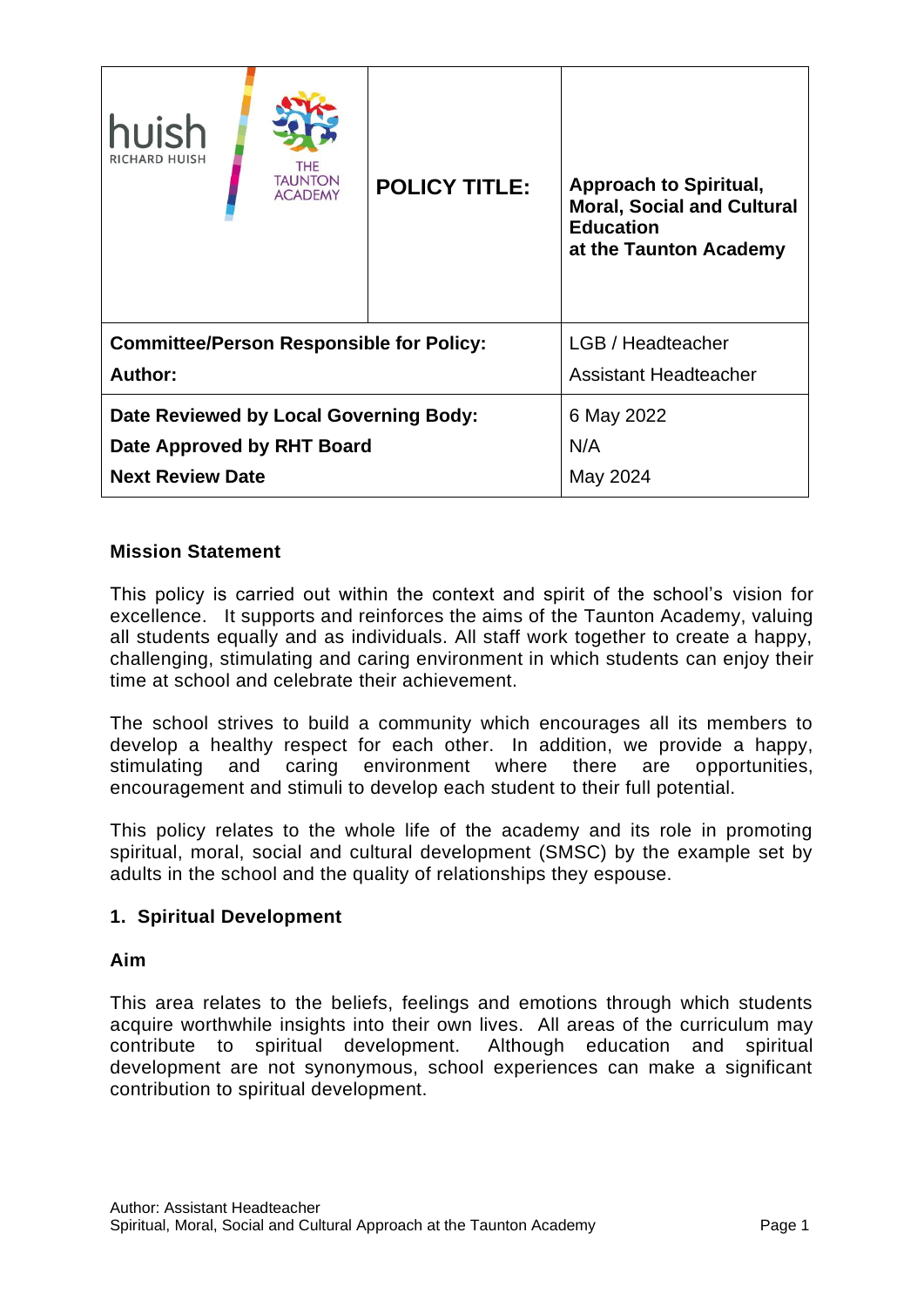# **Objectives**

At the Taunton Academy, the students will be provided with opportunities to develop their spiritual understanding by experiencing a curriculum which will:

- Develop their self-esteem, self-knowledge and belief in themselves;
- Allow them to develop a range of personal values and beliefs based on a sense of curiosity and respect towards their own and other beliefs;
- Explore the spiritual values of others through stories, drama, music, art and religious education to name just a few;
- Allow them to express themselves in a variety of ways and give them time to reflect on their own experiences;
- Allow them to understand, express, use and control feelings and emotions as well as encouraging empathy in terms of relationships with others;

**In Practice** at the Taunton Academy, this is delivered through:

- 1. A Religious, Philosophical and Ethical programme which develops selfesteem and knowledge and an ability to reflect on and develop individuals' own spiritual values;
- 2. A PSHE/RSE programme which utilises tutoring to involve all years in opportunities for themed discussion, reading (both fiction and non-fiction) and competitive quizzes to encourage learning and develop an awareness of core values as soon as students arrive;
- 3. An assembly programme to address the spiritual aspect of quiet and reflection – in particular using past and present role models from the world and encouraging community participation;
- 4. A student support structure that is focused on learning and providing appropriate information advice and guidance for students as well as opportunities to explore pathways of development;
- 5. Educational enrichment trips, creative partnerships and visiting speakers provide students with a range of experiences, which may promote a sense of awe and wonder about the world;
- 6. A reflective approach to learning through formative assessment techniques – students having ownership and understanding of where they are, where they need to get to and how they are to do it;
- 7. A rewards system developing student self-esteem through certificates, postcards home, merit stamps and awards at all levels;
- 8. Displays of student work bring a sense of pride in the work students produce and therefore a sense of expressing the talents of the individual;
- 9. The use of Student Voice, Prefects and Student Leadership to involve students in the life of the school.
- 10.A comprehensive PSHE/RSE programme, with dedicated lessons, for Years 7-11.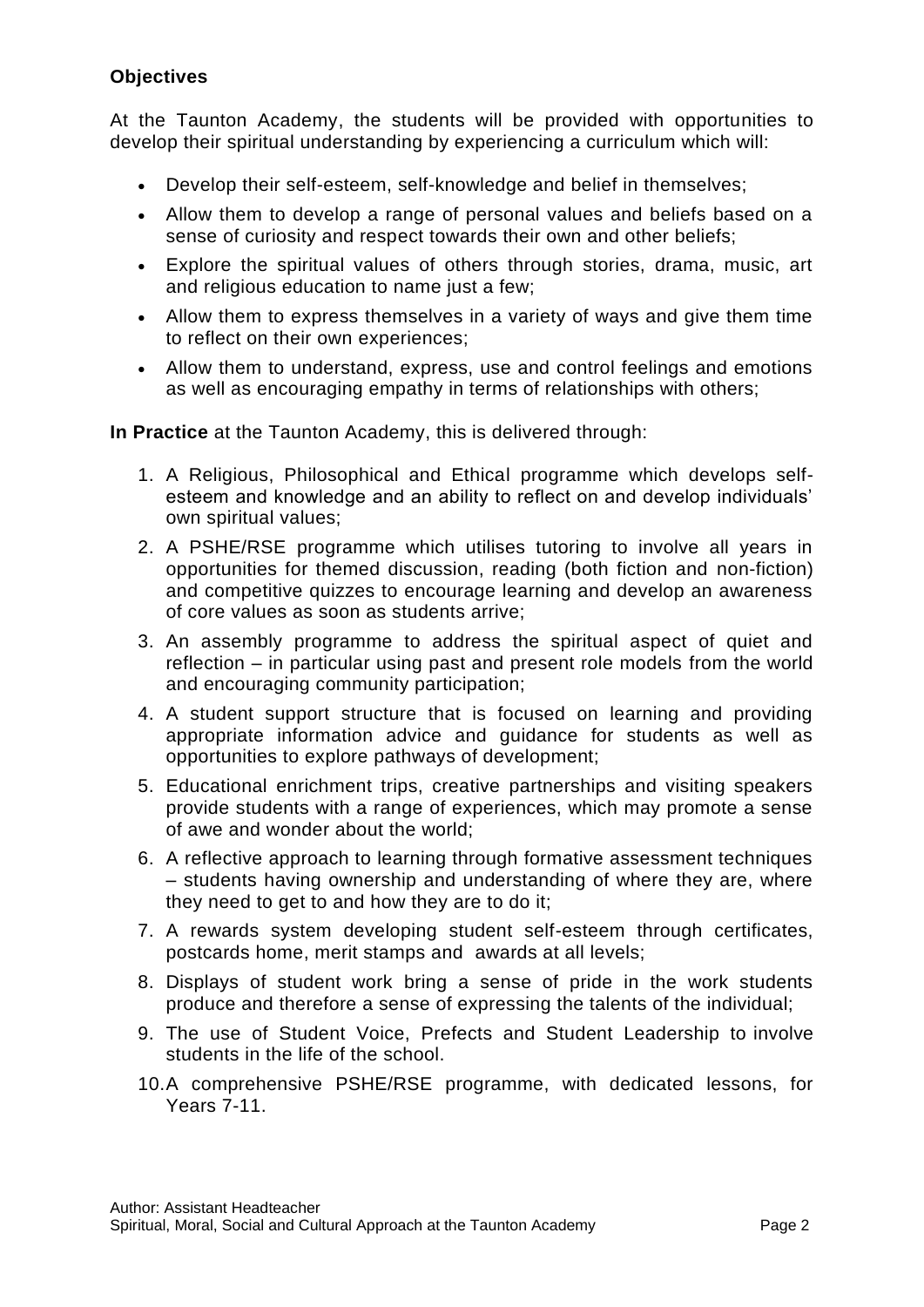## **Moral Development**

# **Aim**

Moral development refers to the students' knowledge, understanding, intentions, attitudes and behaviour in relation to what is right and wrong. The school has a well-established Behaviour Policy and staff promote a supportive approach to the management of challenging behaviour. The restorative approach is key to supporting behaviour.

**Objectives** of the three rules (Ready, Respect, Safe), linked to the three values (Aspiration, Integrity, Respect), are to promote the concept of excellent behaviour by being:-

- Equipped and ready for learning
- Kind and considerate
- Helpful to others and listening to what they have to say
- Quiet around the school holding appropriate conversations
- Committed to looking neat, clean and tidy with a pride in their uniform

**In practice** – at the Taunton Academy this is delivered through:

- Clear models of good behaviour from staff and senior students and reinforcement of the rules and values both inside and outside of lessons
- A Student Support team and structure used by all staff that is focused on conflict resolution and restorative justice.
- Planned and structured tutor time and discussions based on moral issues, where appropriate, across the school community from the start of the day in tutor time and across all lessons.
- PSHE/RSE programme for Years 7-11.
- Assembly themes on moral issues, developed and reinforced during tutor time.
- Fund raising activities for nominated charities, in addition to national charity events which give rise to discussion around morality.
- The use of students in teams across the school: Student Voice; Prefect team; Student Leaders.
- Supervised and filtered access to the Internet together with regular tutor time and PSHE lessons focused on the dangers of the internet and related issues.
- Local, national and global incidents, in addition to existing programmes of study, give an opportunity for teaching about morality and behaviour during deep learning, themed weeks (e.g. Britishness) across the school and demonstrates the flexibility of our teaching programme.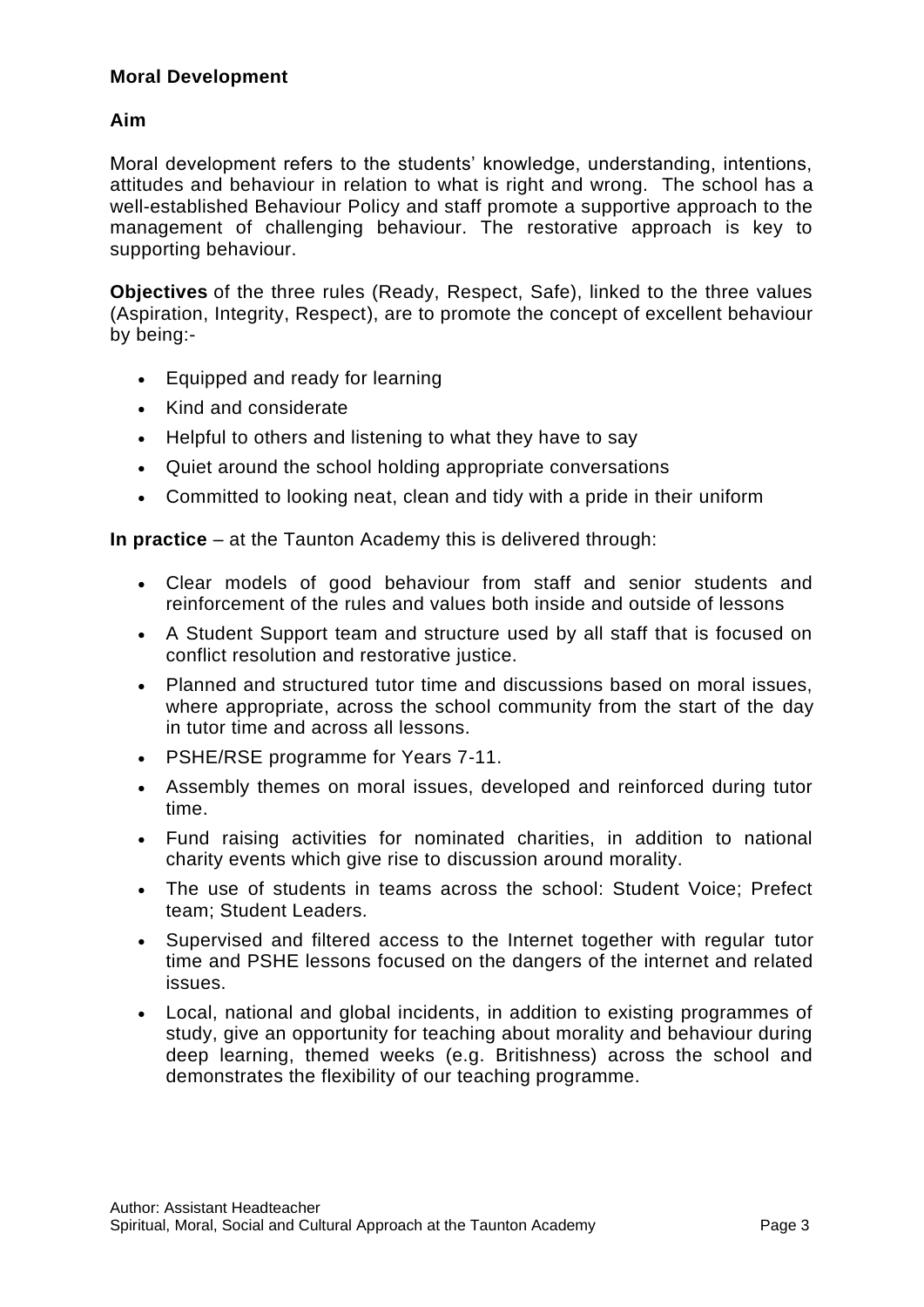# **Social Development**

## **Aim**

Social development relates to the skills and personal qualities necessary for individuals to live and function effectively in society.

#### **Objectives**

Students will be encouraged to:

- Maintain and develop relationships within the school working successfully with other students and adults in the school community;
- Respond to the opportunities being offered, to show initiative and to take responsibility for their own learning in the school community;
- Gain an understanding of the wider society through their family and carers, the school, local and wider communities;
- Actively participate in the school community and beyond into the wider community outside of school.

**In Practice**, at the Taunton Academy we provide opportunities for students to:

- Interact with all staff in school and with external partners of the school in an appropriate and outstanding manner
- The use of students in teams across the school: Student Voice; Prefect team; Sports teams; Charity teams; and other clubs and societies detailed in our enrichment brochure.
- Elected Student Voice representatives (Form Reps) to feedback views, ideas and concerns to their tutor groups and to the senior leadership team.
- Experience, in programmes of study, the development of skills in speaking, listening and key reflective work where students have the ability to learn both with teacher interaction and support, but increasingly with more independent study.
- PSHE/RSE programme for Years 7-11 to cover a wide range of topics (please refer to PSHE/RSE policy).
- Experience of excellent IAG in school through pastoral and career advice in which all staff are involved throughout the year. Subject specific advice is given at certain transition points of a student's life at the school. We work with FutureSmartCareers to provide impartial careers advice to all students.
- Participate in the wider community through work experience in year 10 and volunteer support work in the local community. Work experience is tracked through school on a database of student activity both in school and in the wider community.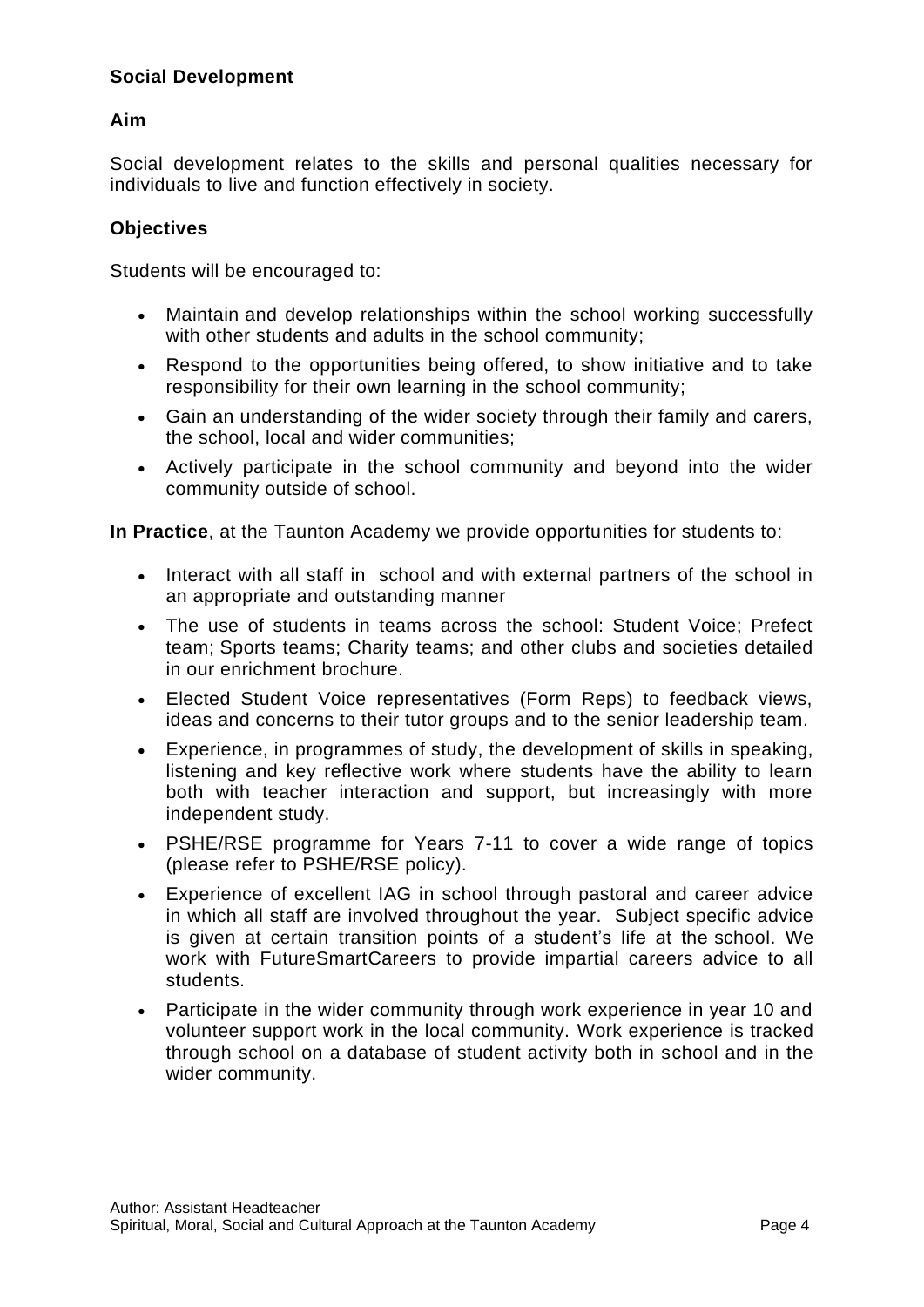# **Cultural Development**

# **Aim**

Cultural development refers to pupils increasing understanding and response to those elements, which give societies, and groups their unique character. The school will promote the cultural traditions of our own area and the ethnic and cultural diversity of the world.

## **Objectives**

The students will be encouraged to:

- Appreciate, understand and respect aspects of their own and other cultural environments in terms of beliefs, values, attitudes, customs, knowledge and skills;
- Recognise that similarities and differences may exist between different societies and groups;
- Experience a range of cultural activities in terms of literature, music, technology, art and design, dance, drama, sport and other media;
- Broaden, develop and enrich their interests and insights through interacting with opportunities the school and the wider community provides.

**In Practice** at the Taunton Academy we encourage:

- Educational visits at home and abroad to experience other cultures and ways of life.
- Educational visits to places of interest such as: libraries; museums; galleries; theatres; places of worship and other educational establishments – schools colleges and universities – in order to better understand other cultures and ways of life.
- We deliver a PSHE/RSE programme for Years 7-11.
- Diverse, culturally important music is occasionally played during lunch time to expand students' exposure to culture.
- MFL/Historical visits to other countries such as France and Poland.
- Collective worship and assemblies a themed approach that give rise to many opportunities to explore SMSC and cultural diversity. Other events are also acknowledged with drama, art, dance and presentations along with specific services such as Remembrance, annual carol services and celebrations of Easter and other religious festivals.
- Provision of a Quiet room for reflection.
- Topic work across the school which explores "culture" in all its various forms in relation to specific subject areas.
- Access to the Internet in order to explore cultures and activities as extension learning